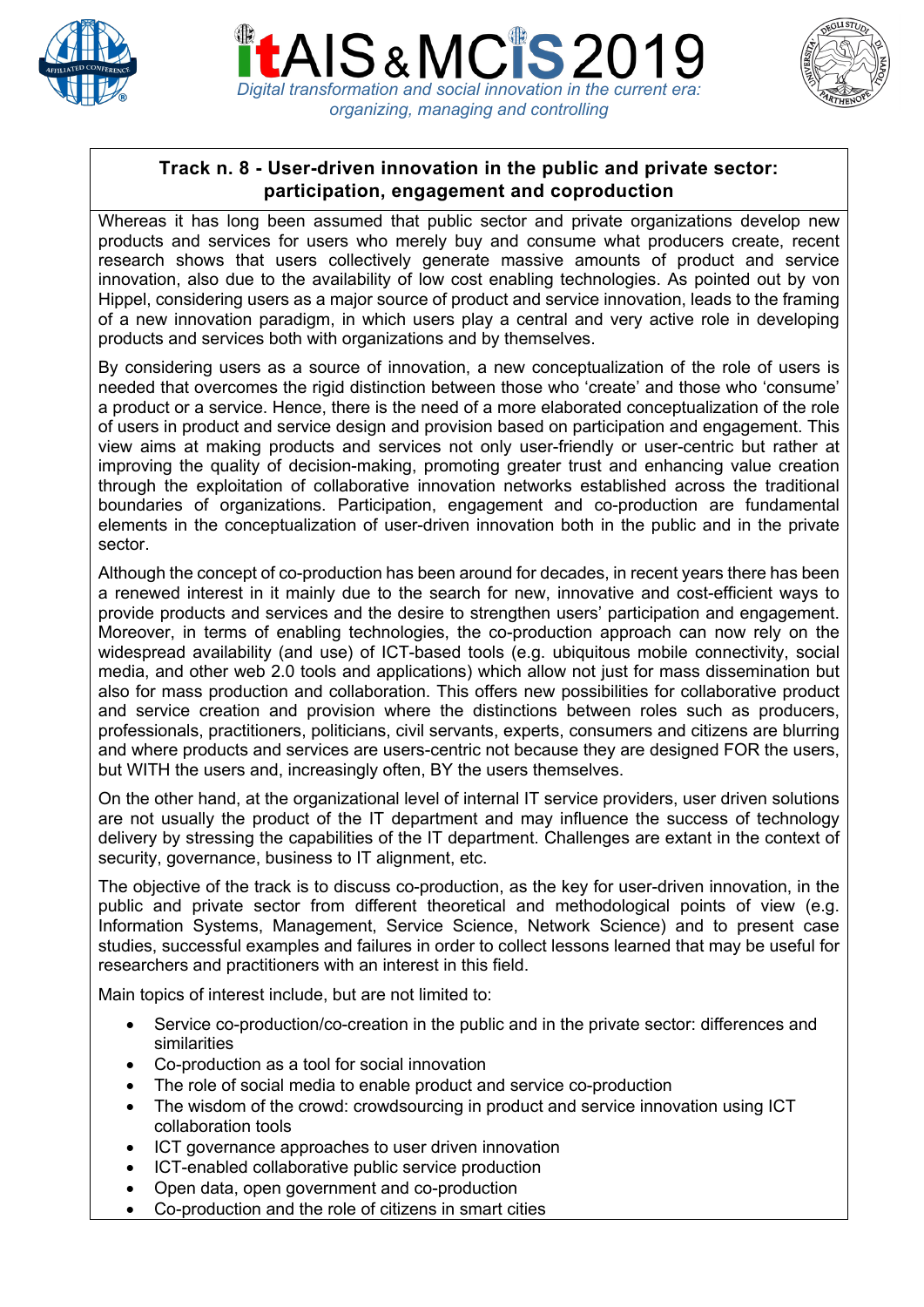





- Case-studies and examples of co-production in the public and in the private sector
- How to assess the effects of co-production on organizations: addressing potential challenges in the context of security, governance, accountability, etc.
- Challenges of co-production for the work of professionals
- How users can be motivated to engage in product and service co-production
- The "dark-side" of co-production
- Shadow IT vs. user driven innovation
- Co-production in the 4.0 Industrial Revolution

## **Type of contributions invited:**

We welcome full research papers and research-in-progress papers

| <b>Track Co-Chairs</b>   |                                                                                                                                                                                                                                                                                                                                                                                                                                                                                                                                                                                                                                                                                                                                                                                                                                                              |
|--------------------------|--------------------------------------------------------------------------------------------------------------------------------------------------------------------------------------------------------------------------------------------------------------------------------------------------------------------------------------------------------------------------------------------------------------------------------------------------------------------------------------------------------------------------------------------------------------------------------------------------------------------------------------------------------------------------------------------------------------------------------------------------------------------------------------------------------------------------------------------------------------|
| Name - Surname           | <b>Walter Castelnovo</b>                                                                                                                                                                                                                                                                                                                                                                                                                                                                                                                                                                                                                                                                                                                                                                                                                                     |
| <b>Title</b>             | PhD, Assistant Professor                                                                                                                                                                                                                                                                                                                                                                                                                                                                                                                                                                                                                                                                                                                                                                                                                                     |
| E-mail                   | walter.castelnovo@uninsubria.it                                                                                                                                                                                                                                                                                                                                                                                                                                                                                                                                                                                                                                                                                                                                                                                                                              |
| Affiliation              | Dipartimento di Scienze Umane e dell'Innovazione per il Territorio                                                                                                                                                                                                                                                                                                                                                                                                                                                                                                                                                                                                                                                                                                                                                                                           |
| Short bio                | Walter Castelnovo, assistant professor at the University of Insubria where<br>he teaches Information Systems and Interorganizational Information<br>Systems. His research interests concern technological and organizational<br>innovation in Public Administration. He is Associate Editor of the Journal<br>of Information Systems and Technology Management (JISTEM) and<br>member of the Conference Committee of International Conferences on E-<br>government and Information Systems. He was the Conference Chair of<br>the 5th European Conference on Information Management and<br>Evaluation (ECIME 2011) and the General Chair of the 13rd European<br>Conference on E-Government (ECEG 2013).                                                                                                                                                     |
| Name - Surname           | Paolo Depaoli                                                                                                                                                                                                                                                                                                                                                                                                                                                                                                                                                                                                                                                                                                                                                                                                                                                |
| Title                    | <b>Adjunct Professor</b>                                                                                                                                                                                                                                                                                                                                                                                                                                                                                                                                                                                                                                                                                                                                                                                                                                     |
| E-mail                   | paolo.depaoli@uniroma1.it                                                                                                                                                                                                                                                                                                                                                                                                                                                                                                                                                                                                                                                                                                                                                                                                                                    |
| Affiliation<br>Short bio | Department of Management, Sapienza, Università di Roma, Rome, Italy<br>Paolo Depaoli teaches Business Organization at the Department of<br>Management, Faculty of Economics, at Sapienza Università di Roma,<br>Italy. He lectures on Change Management and Organizational Learning<br>at the Università degli Studi di Milano, Italy. His academic and<br>professional experience as a researcher and lecturer in organizational<br>and innovation processes straddles both the private sector and the<br>university campus. The theoretical and methodological studies conducted<br>as part of his university activities and the action research carried out in<br>the private sector have seen him contribute and co-author collective<br>books, papers for international conference and articles published in the<br>Italian and international journals. |
| Name - Surname           | Nabil Georges Badr                                                                                                                                                                                                                                                                                                                                                                                                                                                                                                                                                                                                                                                                                                                                                                                                                                           |
| Title                    | Researcher and practitioner in ICT management and Health informatics                                                                                                                                                                                                                                                                                                                                                                                                                                                                                                                                                                                                                                                                                                                                                                                         |
| E-mail<br>Affiliation    | nabil@itvaluepartner.com                                                                                                                                                                                                                                                                                                                                                                                                                                                                                                                                                                                                                                                                                                                                                                                                                                     |
| Short bio                | <b>Grenoble Graduate School of Business</b><br>Nabil Georges Badr has over 30 years' experience in the field of IT/ICT<br>management. His primary focus is on Healthcare IT systemic enterprise<br>architecture, integration, implementation leadership, business process re-<br>engineering, and governance. Dr. Badr is currently applying his ICT<br>acumen as a technology transformation advisor to develop a mid and                                                                                                                                                                                                                                                                                                                                                                                                                                   |